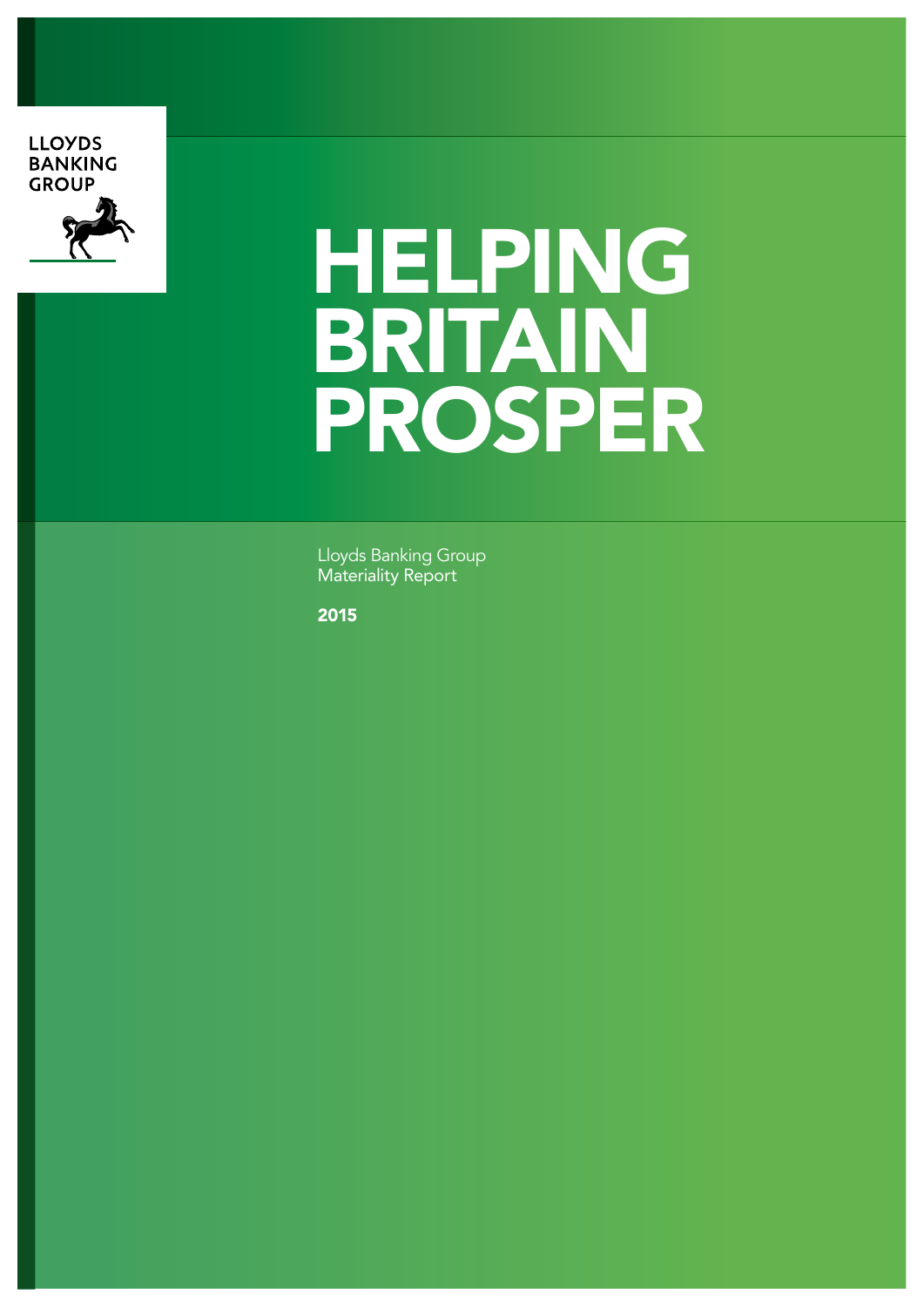# Why materiality matters

Our long-term success depends on creating value for and with our stakeholders. Our current strategy sets clear priorities until 2017 and our Helping Britain Prosper Plan supports this strategy over the longer term, setting measurable targets for our actions to help tackle a range of social and economic issues. It's important that both the strategy and Plan evolve over time in response the wider economic, social, environmental and regulatory context in which we do business.

We can see our Group in this wider context more clearly if we understand the issues that matter to our stakeholders and that affect (and are affected by) our operations. This is why we carry out a materiality assessment every year.

These assessments give us a better idea of what our stakeholders expect from us; by enabling us to track issues and our responses to them over time, they also inform the decisions we make and the way we communicate. They make our corporate reporting more relevant.

Materiality is now integral to reporting best practice, driven by standard setting frameworks such as the GRI G4 (Global Reporting Initiative) and the IIRC (International Integrated Reporting Council). We use these frameworks to carry out a materiality processes that is more holistic and relevant to the integrated reporting approach we follow.

## About our 2015 materiality assessment process

This is our fourth consecutive annual materiality report. It summarises the results of a materiality assessment carried out during the autumn of 2015.

As in previous years, our assessment was designed to identify, analyse and rank the issues that stakeholders' highlighted as most important for our business to address. These issues were assessed and ranked in terms of the level of stakeholder concern and the degree of risk they pose to our business.

#### How we identified the material issues

With guidance from an external consultancy, MerchantCantos, we identified a 'universe' of economic, social, environmental and governance issues. To do this, we referred to a wealth of internal and external information, which included:

- Lloyds Banking Group risk register
- Lloyds Banking Group Helping Britain Prosper Plan
- Media articles
- General and sector-specific sustainability frameworks
- Current and future legislation
- Direct contact with internal and external stakeholders

Customer complaints

#### Engaging the right stakeholders

We identified six stakeholder groups as being key for the Group. These were:

- Colleagues
- Customers
- Investors
- Community groups
- Government and legislators
- Special interest groups and opinion formers

This 'universe of issues' was also benchmarked against industry peers.

We identified 50 relevant issues through this process. These were then grouped into ten categories to form the basis of the materiality survey.

We invited representatives from all of these groups to participate in an online survey. This format was selected to enable robust and comparable feedback. But, wherever possible, we also invited participants to share their views directly. The Lloyds Banking Group independent Stakeholder Advisory Panel provided robust proxy representation on behalf of some of these groups – their continual dialogue with key opinion former representatives informed a clear picture of current opinion.

#### Assessing and ranking the material issues

All of the stakeholders participating in the materiality survey were asked to rank the issues, and the categories in which they were listed, in order of importance. Their responses were weighted according to stakeholder group sample and data quality (priority was given to direct feedback and Stakeholder Advisory Panel feedback) then aggregated to create an overall ranking of the issues.

#### Enhancing the process

To make our analysis of materiality more accurate, reliable and comparable this year, we introduced a number of enhancements.

- These included:
- The use of a consistent question set for all participants
- An additional YouGov survey, which provided a wealth of data,
- spanning more than 2,000 adults in the UK<sup>1</sup>
- A larger number of participants

This enhanced materiality assessment was discussed by the Stakeholder Advisory Panel and the Responsible Business Committee. Both bodies validated its findings.

1 Total sample size was 2,030 adults, of which 1,950 have a bank account. Fieldwork was undertaken by YouGov Plc between 8-9 October 2015. The survey was carried out online. The figures were weighted to be representative of all GB adults (aged 18+).